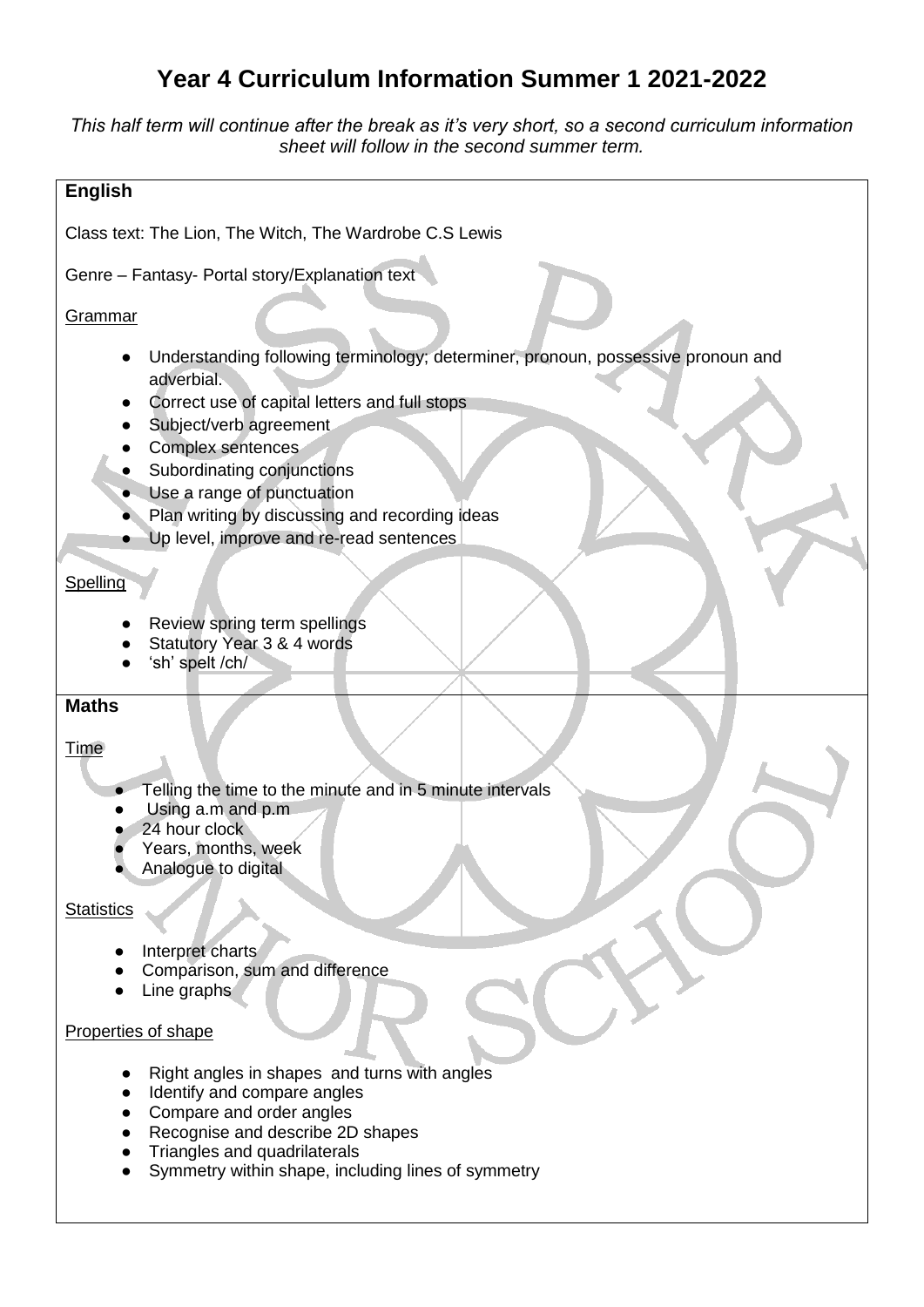## **Science- Electricity**

- Learn the symbols for electrical circuits
- Make electrical circuits with different components
- Learn about conductors and insulators
- Understand electrical awareness

#### **History- Crime and Punishment**

- To understand that criminal laws have changed over time
- To understand and investigate why people's opinions on crime and punishment might be different.
- Research the history of the police force
- Understand how sources help as evidence in crime and punishemnt

## **RE – What is it like to be a Hindu in Britain today?**

- This topic enables pupils to learn about key aspects of Hindu belief and worship. What we call 'Hinduism' is the diverse way of life, spiritual practices and beliefs of the Indian people.
- We are focussing on British Hindus, and there is great diversity in British Hinduism as well as the original Indian Hinduism.
- Hinduism is more appropriately called 'Santayana Dharma'; eternal truth. We will find out some key Hindu beliefs, and how these are expressed in thoughts and actions.
- We will also think about being a Hindu in Britain today.

## **PSHE – How can our choices make a difference to others and the environment?**

- how people have a shared responsibility to help protect the world around them
- how everyday choices can affect the environment
- how what people choose to buy or spend money on can affect others or the environment (e.g. Fairtrade, single use plastics, giving to charity)
- the skills and vocabulary to share their thoughts, ideas and opinions in discussion about topical issues
- how to show care and concern for others (people and animals)
- how to carry out personal responsibilities in a caring and compassionate way

## **Computing – Dinosaurs**

- This topic has a focus on developing IT skills
- We will be creating a script for a dinosaur story
- Filming techniques will be developed
- Through using green screen an editing apps we will create a dinosaur video to show our story.

## **Art- Jewellery designers**

- To research the history of jewellery, including Early African tribe jewellery.
- To consider the use of gemstones and look at a variety of gemstones for different pieces of jewellery
- Consider different types of pendants.
- Design own pieces of jewellery
- To learn about different types of high end jewellery and use these as a model

## **PE - Cricket**

- Batting technique including stance, grip and swing
- Hitting stationary balls, progressing on to slow moving
- Combining control and accuracy with increasing power